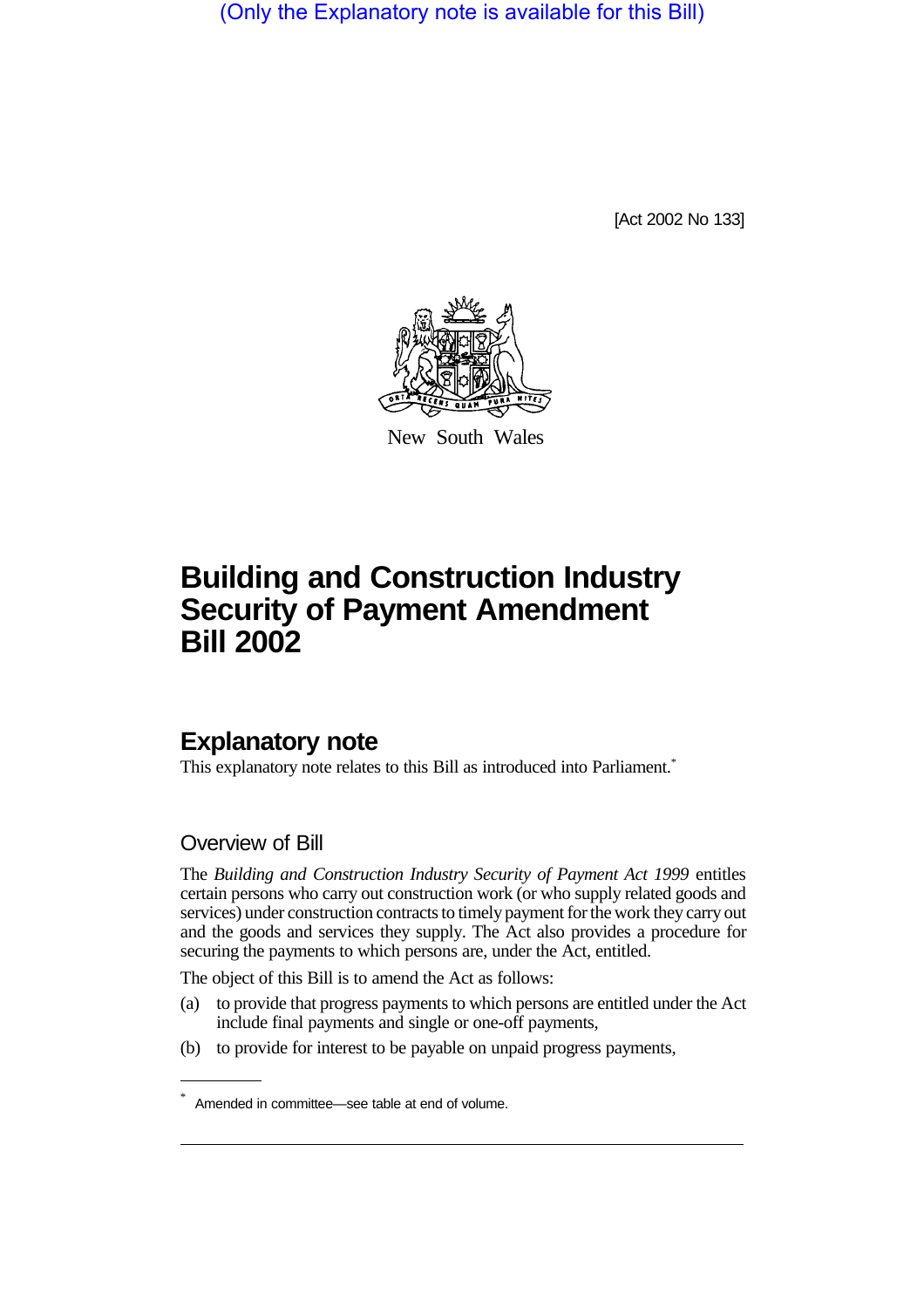Explanatory note

- (c) to provide claimants with the option of having their payment claims adjudicated under the Act rather than having to take court action to recover the amount owing,
- (d) to provide that an adjudicator's determination of a payment claim may be set out in an adjudication certificate which may then be filed as a judgment for a debt in any court of competent jurisdiction.
- (e) to make a number of other miscellaneous amendments for the purposes of enhancing the effect and operation of the Act,
- (f) to make a number of other amendments of a minor or consequential nature.

Later references in this explanatory note to the carrying out of construction work under a construction contract are taken to include references to the supplying of related goods and services under such a contract.

The Bill also amends the *Contractors Debts Act 1997* to provide that a claimant who has filed an adjudication certificate may be issued with a debt certificate under section 7 of that Act in order to obtain payment of a debt under that Act from the defaulting contractor's principal.

### Outline of provisions

**Clause 1** sets out the name (also called the short title) of the proposed Act.

**Clause 2** provides for the commencement of the proposed Act on a day or days to be appointed by proclamation.

**Clause 3** is a formal provision giving effect to the amendments to the *Building and Construction Industry Security of Payment Act 1999* set out in Schedule 1.

**Clause 4** is a formal provision giving effect to the amendments to the *Contractors Debts Act 1997* set out in Schedule 2.

### **Schedule 1 Amendment of Building and Construction Industry Security of Payment Act 1999**

#### **Amendments relating to rights to progress payments**

**Schedule 1 [1]** restates the object of the Act. At present, the Act is meant to ensure that a person who carries out construction work under a construction contract is entitled to receive and recover specified progress payments. The proposed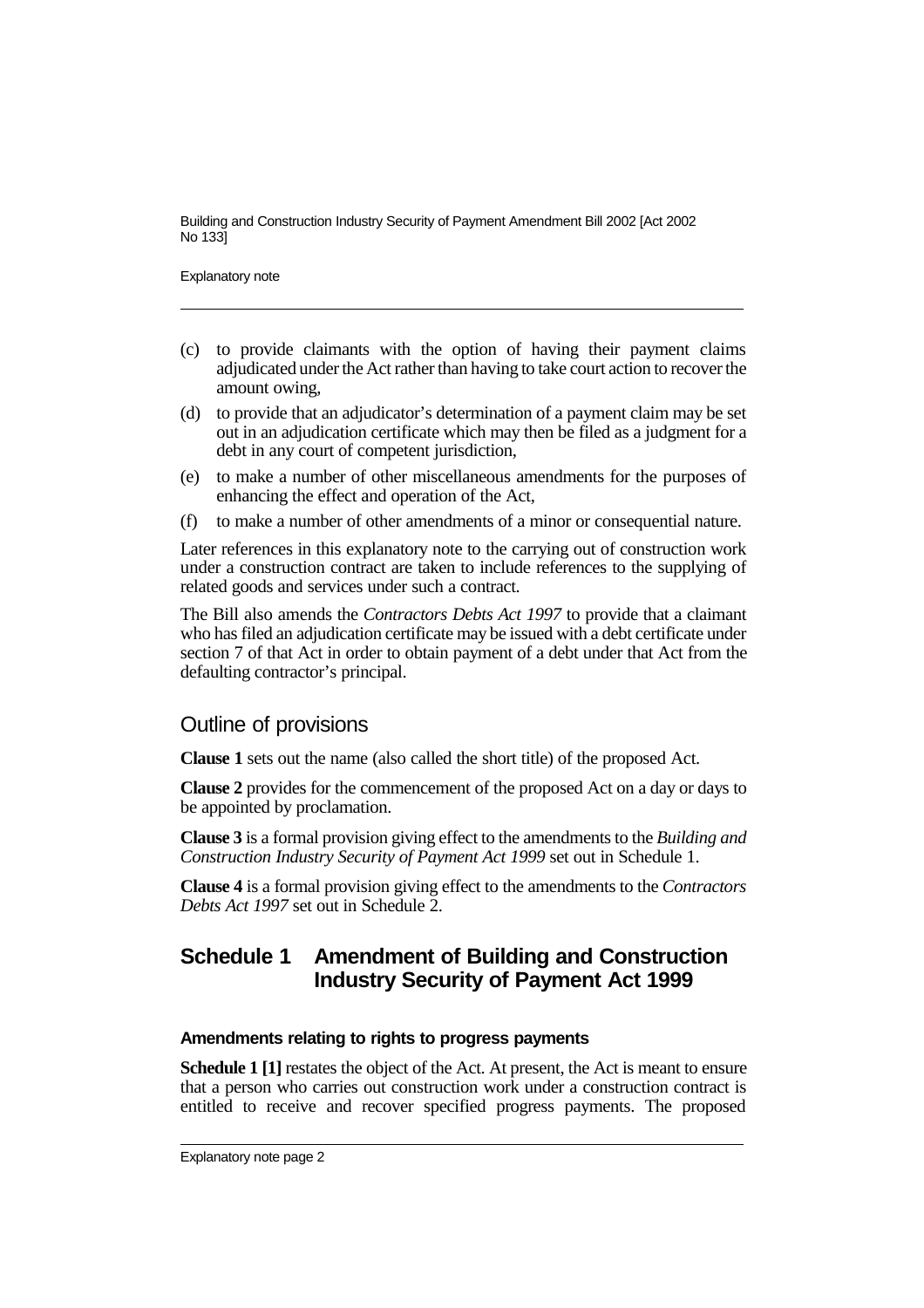Explanatory note

amendment makes it clear that the object of the Act is to ensure that the entitlement to progress payments relates to work that is undertaken to be carried out under a construction contract. **Schedule 1 [13]–[16], [19] and [20]** also make amendments to clarify that the Act extends to construction work that is undertaken to be carried out.

**Schedule 1 [2]** makes it clear that the Act creates a statutory entitlement to a progress payment regardless of whether the construction contract under which the work is undertaken to be carried out makes provision for progress payments.

**Schedule 1 [7]** amends the definition of *progress payment* to make it clear that the Act creates an entitlement not only to payments that are in the nature of instalments, but also to final payments and to single or one-off payments.

**Schedule 1 [12]** provides that the entitlement to a progress payment arises (in those cases where the construction contract does not expressly provide for the matter) at the end of the month in which the construction work was first carried out and at the end of each subsequent month. **Schedule 1 [11]** is a consequential amendment.

**Schedule 1 [17]** provides that a progress payment becomes due and payable (in those cases where the construction contract does not expressly provide for the matter) within 10 business days (rather than 2 weeks) after the payment claim is made in relation to the progress payment.

**Schedule 1 [18]** provides for interest to be payable on the unpaid amount of a progress payment. The amendment also provides that, if a progress payment becomes due and payable, the claimant will be able to exercise a lien over any unfixed plant or materials supplied by the claimant in connection with the work.

**Schedule 1 [21]** extends the meaning of a *pay when paid provision* of a construction contract (such provisions currently have no effect in relation to any payment for construction work) so that the term will also cover those provisions of a contract that purport to make the liability to pay money owing, or the due date for payment of money owing, contingent or dependent on the operation of another contract.

#### **Amendments relating to payment claims**

**Schedule 1 [22]** makes it clear that a payment claim may be made by a person who claims to be entitled to a progress payment.

**Schedule 1 [23]** requires the payment claim to indicate the amount of the progress payment the claimant claims to be due.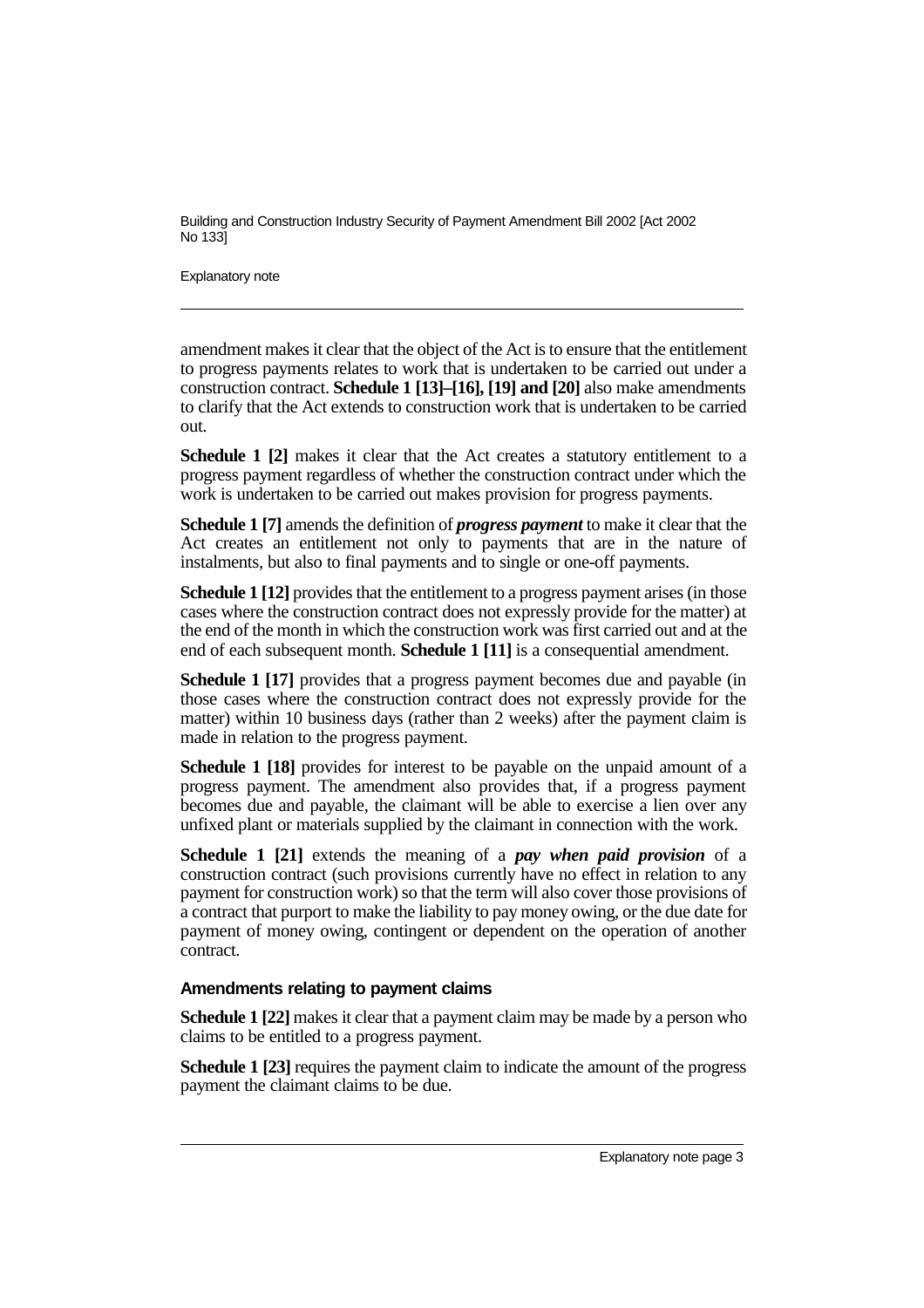Explanatory note

**Schedule 1 [24]** allows certain amounts to be included in a payment claim (eg money held under the construction contract that is due for release). The amendment also provides that a payment claim can only be served within 12 months from when the construction work to which the claim relates was last carried out.

#### **Amendments relating to the recovery of payment claims and adjudication of disputes**

**Schedule 1 [25]** provides that, if the respondent does not provide a payment schedule in response to a payment claim and fails to pay the claimed amount on time, the claimant may either take legal action in a court to recover the claimed amount or make an adjudication application in relation to the payment claim.

**Schedule 1 [26]** makes it clear that, if the claimant commences proceedings to recover the claimed amount in a court, the respondent cannot bring a cross-claim against the claimant or raise defences in relation to matters arising under the construction contract. However, it is to be noted that the Act does not preclude a respondent from raising any defence (or from taking action) in other civil proceedings in respect of a construction contract (see existing section 32 of the Act).

**Schedule 1 [27]** provides that, if the respondent provided a payment schedule in response to a payment claim but fails to pay the scheduled amount on time, the claimant may either take legal action in a court to recover the scheduled amount or make an adjudication application in relation to the payment claim. **Schedule 1 [28]** makes a similar amendment to that made by **Schedule 1 [26]**.

**Schedule 1 [29]** replaces section 17 of the Act with a new section that specifies the additional circumstances in which adjudication applications may be made as an alternative to taking court action. The new section provides that, if the respondent has not provided a payment schedule, the claimant can only make an adjudication application if the respondent is given a further opportunity to provide a payment schedule. An adjudication application must be made to an authorised nominating authority and the authority may charge an application fee. The authorised nominating authority is required to refer an adjudication application to an adjudicator. **Schedule 1 [30] and [39]** are consequential amendments.

**Schedule 1 [32]** provides that the respondent may lodge an adjudication response in relation to an adjudication application served on the respondent only if the respondent has provided a payment schedule to the claimant. The amendment also limits what the respondent can include in an adjudication response. **Schedule 1 [31]** is a consequential amendment.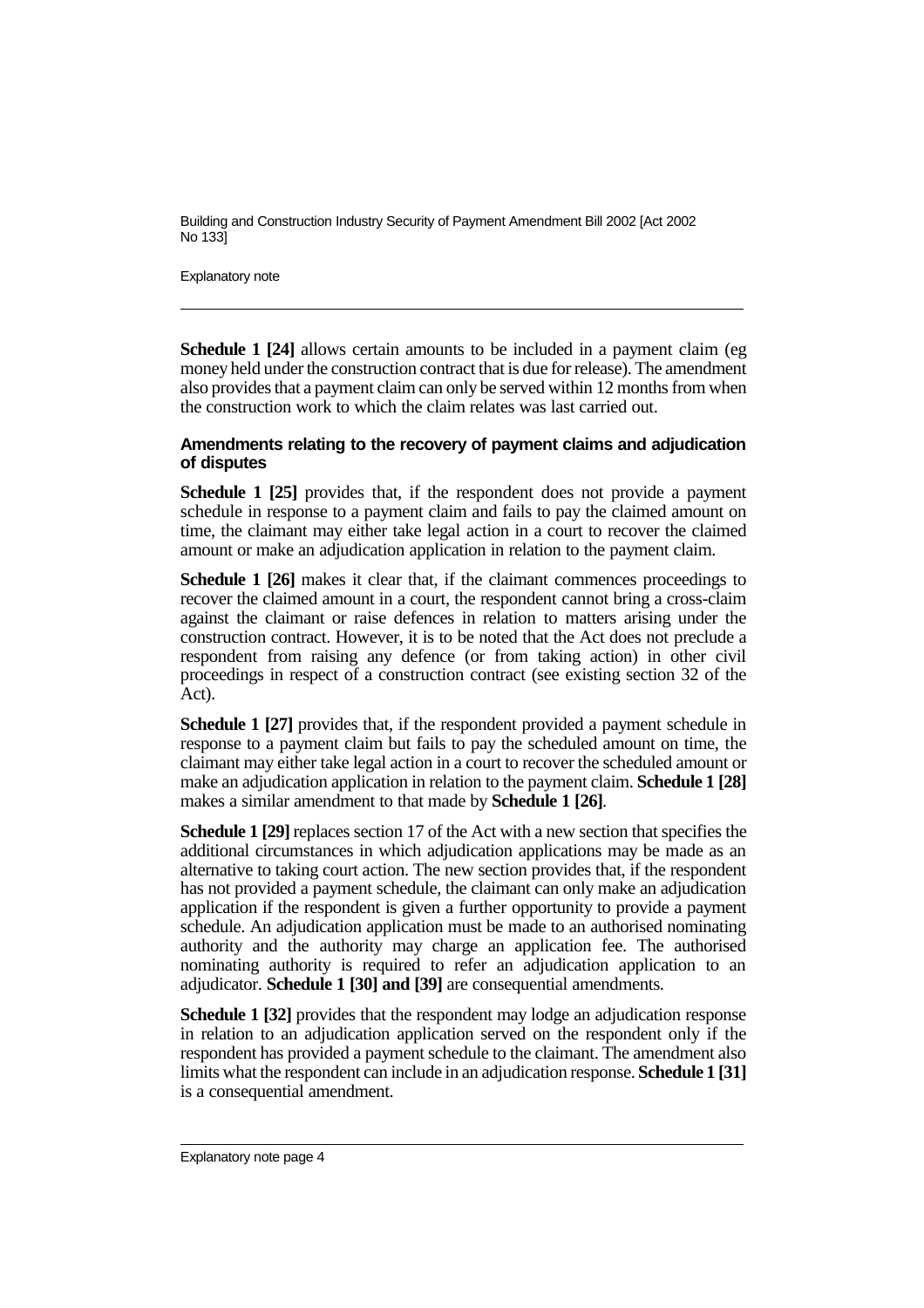Explanatory note

**Schedule 1 [33]** makes it clear that any conference conducted by an adjudicator in determining an adjudication application must be informal and be conducted without legal representation.

**Schedule 1 [34]** enables an adjudicator to determine, along with the adjudicated amount and the due date for paying that amount, the rate of interest payable on the adjudicated amount. **Schedule 1 [35]** recognises that an adjudicator cannot, when determining an adjudication application, consider the payment schedule if the respondent has not provided one to the claimant.

**Schedule 1 [36]** inserts additional provisions in relation to adjudicators' determinations. In particular, clerical mistakes, minor errors and miscalculations in adjudicators' determinations may be corrected.

**Schedule 1 [37]** replaces sections 23 and 24 of the Act (which currently provide that the respondent must pay the adjudicated amount to the claimant or give security for payment of that amount to the claimant pending the final determination of the matters in dispute between them as well as providing for the security to be held in a designated trust account). **Schedule 1 [3], [4], [6] and [40]** are consequential on the repeal of those sections.

The proposed new sections 23 and 24 provide that the respondent must pay the adjudicated amount as determined by the adjudicator on or before the relevant date referred to in section 23. If the respondent fails to pay the adjudicated amount on time, the claimant may request the authorised nominating authority to provide an adjudication certificate. The claimant may also serve notice on the respondent of the claimant's intention to suspend construction work under the contract. An adjudication certificate must specify the adjudicated amount (which may also include the amount of interest payable on the adjudicated amount as well as the respondent's share of any adjudication fees).

**Schedule 1 [38]** provides that the filing of an adjudication certificate will have the same effect as a judgment for a debt in a court of competent jurisdiction. The claimant will be required to file an affidavit with the adjudication certificate stating that the adjudicated amount has not been paid. If the respondent seeks to set the judgment aside, the respondent will be prevented from bringing any cross-claim against the claimant or from raising defences under the construction contract.

**Schedule 1 [41]** provides that the right of a claimant to suspend work under a construction contract exists up until 3 business days after the date the claimant receives payment for the amount that is payable by the respondent under the Act. The amendment also provides that if the claimant, in exercising the right to suspend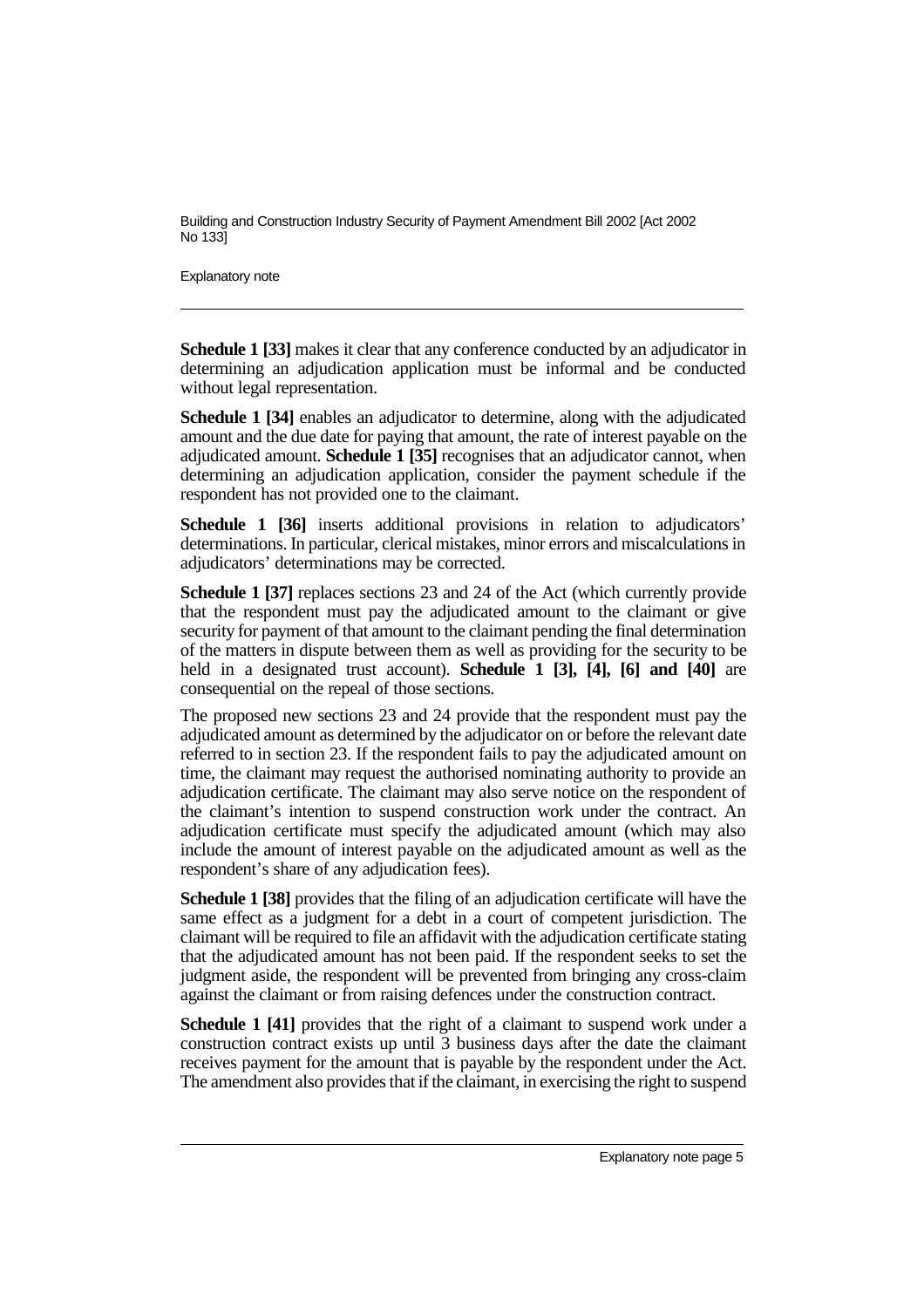Explanatory note

work, incurs any loss or expenses as the result of the respondent removing work from the contract, the respondent will be liable to pay for the amount of any such loss or expenses as a part of a subsequent payment claim.

#### Amendments relating to authorised nominating authorities and adjudicators

**Schedule 1 [42]** provides that the Minister may restrict the number of authorised nominating authorities who may nominate adjudicators for the purposes of the Act. **Schedule 1 [43]** provides that the refusal of a person's application for authority to nominate adjudicators is not reviewable by the Administrative Decisions Tribunal if the refusal is on the ground that the application would result in the maximum number of authorised nominating authorities being exceeded.

**Schedule 1 [44]** enables an authorised nominating authority to charge fees for services provided by the authority in connection with adjudication applications made to the authority. The amendment also provides that an authorised nominating authority must provide the Minister with information relating to the authority's activities under the Act if requested by the Minister to do so.

**Schedule 1 [45]** provides that the claimant and respondent are each liable to contribute to an adjudicator's fees and expenses in equal proportions or in such proportions as the adjudicator may determine regardless of the circumstances.

**Schedule 1 [46]**restates the provision that excludes an adjudicator from liability for things done or omitted to be done in good faith in exercising functions under the Act. The new provision will extend the exclusion from liability to authorised nominating authorities and will apply to things done in the reasonable belief that they were done in exercising the adjudicator's or authority's functions under the Act.

#### **Miscellaneous amendments**

**Schedule 1 [5]** inserts consequential definitions.

**Schedule 1 [8] and [9]** amend the definition of *construction work* to make it clear that the carrying out of certain activities in relation to "works" that form part of land (eg power-lines, pipelines, industrial plant) are covered by the definition.

**Schedule 1 [10]** makes it clear that the term "related goods and services" in the Act can include either goods or services.

**Schedule 1 [47]** provides that notices served under the Act may be served in a manner provided under the relevant construction contract.